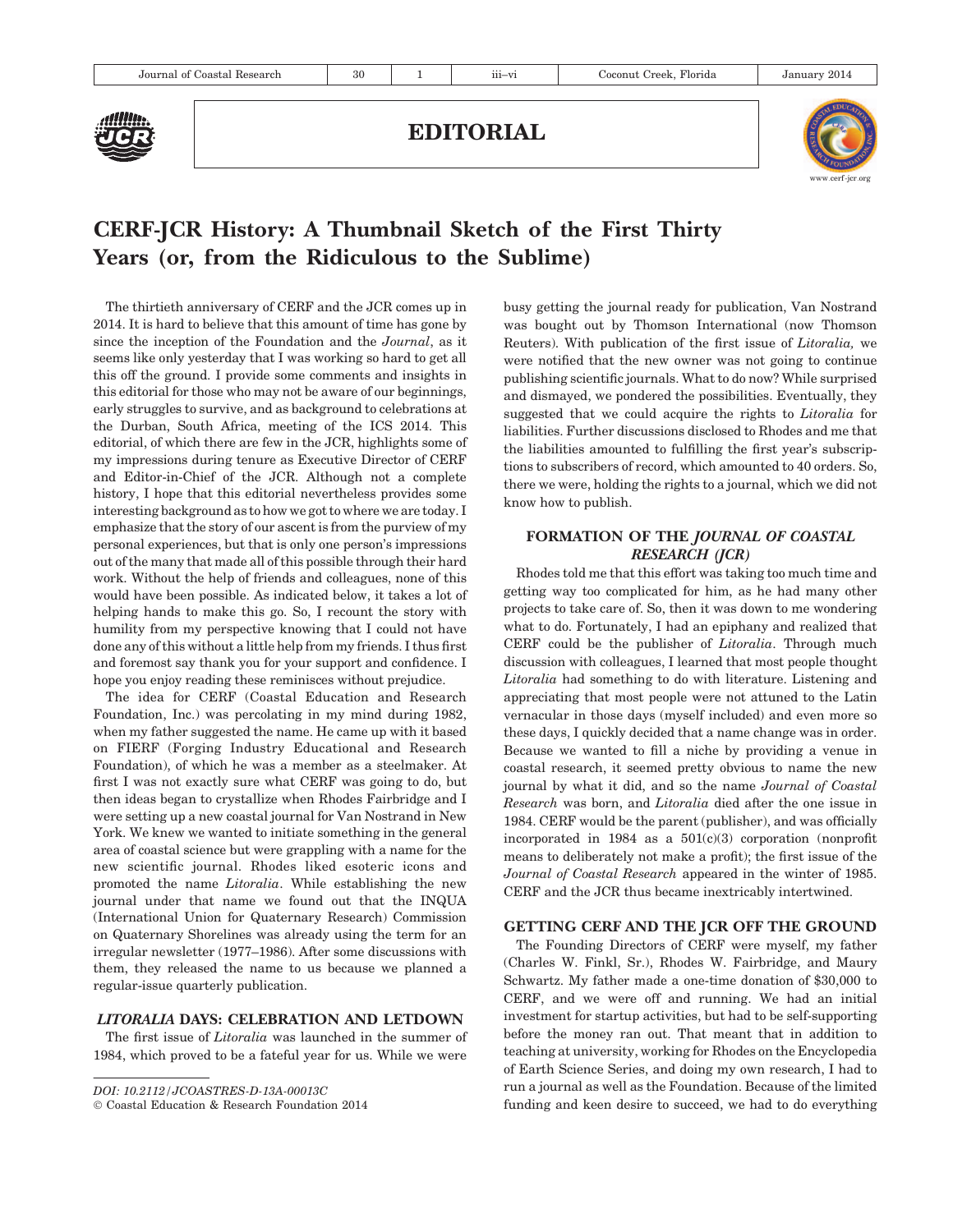ourselves, as we could not afford helpers or the luxury of subcontracting work.

The Foundation purchased a computerized phototypesetter and hired a graduate student to do all the typesetting on a computer screen that was all code and not wysiwyg (what you see is what you get). In our case it was what you see is not what you get, unless you know the typesetting code. Copy in those days was output to long reels of wet photographic paper. We had to print all copy to find mistakes, then go back and try again to correct the code. Some difficult passages took many tries, especially those with formulas and equations. We unfortunately used a lot of expensive photographic paper, which Kodak very much appreciated. After we printed out an issue in long, seemingly never-ending, reels of paper, I had to cut each page and then do all of the paste up by hand.

Paste up meant literally pasting line drawings on the page using hot wax. Halftones were inserted photographically by the printer before final printing plates were made, but I had to calculate the exact amount of space required for the reduction to fit (whether one column, two columns, or a turn page) and leave a blank space above the figure caption and below the header bar. That effort turned out not to be so easy, and many remakes were required to achieve the desired format. Each sheet of paper (a journal page) was then pasted onto thin cardboard stock. When all the boards were collated, I took them to a printer in Miami, where they were photographed, printed, and perfect bound. Picking up the nearly one ton of issues in my already ailing Ford Bronco was a delightful experience four times a year. Driving back to Fort Lauderdale from Miami with the tailgate almost on the ground and the front wheels barely touching the road was an interesting experience. I tried to coordinate these treks with off-peak hours, as the I-95 interstate was a nightmare driving experience even in the best of times.

Once back at the office, I had to unload the boxed copies and individually seal each issue in a plastic bag with a mailing label. Then all the copies had to be organized by U.S. zip code and by country for overseas mail. Each group was strung together in bundles using rubber bands and then inserted in large canvas mailbags. The mailbags required the correct codes to get where they were going all over the world. Next, I had to pack all that up in the Ford Bronco and head to the main post office. Everything had to be offloaded onto postal scales, weighed in, and fees paid. After that, I got about one day of rest before starting preparation of the next issue, repeating the whole process over and over for two years. People outside of the loop, and the loop was very small, never knew about the extraordinary efforts that were required to get the journal off the ground with such a limited budget.

Never was it known that Rhodes and I had to rewrite (called ghost writing) many initial papers ourselves in order to get the job done in a timely manner. There was no Internet in common use in those days, and so everything was done by mail and handling paper copies, especially when it came to the peer review and manuscript revision processes. Fortunately, the subscriber list grew, and after a couple of years we were able to afford Allen Press (in Lawrence, Kansas) as our printer, the first issue printed by them coming out in the spring of 1987. The production quality of the journal immediately improved

after that association and has grown since then, becoming what it is today. Subscription management also received a ''helping hand'' from Allen Press, and I no longer had to manage everything myself using dBASE. First published by Ashton-Tate, dBASE was one of the first widely used database management systems for microcomputers that included a core database engine, query system, forms engine, and a programming language that tied components together. This program was good for the JCR subscription management because it contained a simple format to store structured data. The program was anything but simple to operate, however, and I had to become proficient in order to manage subscriptions, manuscript tracking, and financials.

#### ENTRY INTO THE DIGITAL (INFORMATION) AGE

Those were the so-called good old days, and at the time they were truly difficult and trying. Although laborious, time consuming, and at times very frustrating, these efforts were worthwhile because they taught me a great deal about publishing, of which I knew next to nothing previously. Learning how to start up a scientific journal from scratch, compile an editorial board, elicit papers, conduct blind peer reviews, and learn proper procedures for copyediting, computerized phototypesetting, paste up, printing, and mailing was worth its weight in gold. With the advent of widespread use of the Internet, electronic manuscript tracking systems, and digital printing, I was able to easily move CERF and the JCR into the more modern digital age because I knew how everything worked the old fashioned way. It remains somewhat of a surprise to me even to this day how little most authors know about the publishing process. They live and die by the printed word (for tenure, promotion, and prestige), and yet they know next to nothing about how a manuscript actually gets published. Even more amazing is how few authors read the Instructions to Authors before submitting a paper. These are some of the things that make life interesting as a journal editor.

#### GROWTH OF CERF'S PUBLISHING PROGRAM

In addition to being the publisher of the Journal of Coastal Research, CERF maintains an active book publishing program. Most of the books are put out as special issues of the JCR, of which there are now nearly 70 volumes in the stable. That works out on average to about two books per year. The special issues have ranged from a few inexpensive spiral bound, soft cover books to hard cover multivolume sets, but most by far are perfect bound issues in a format similar to the regular issues of the JCR. The Foundation originally published a newsletter called  $Just \, CERFing$ , which I produced myself using a desktop computer and special software. As my workload increased, it became impossible to continue the newsletter, and there was a hiatus of many years. When I got some helping hands from Barbara Russell and Chris Makowski, it was possible to reinstate the newsletter in an electronic format instead of paper copy. Reintroduced as a monthly publication, the first electronic version came out as Volume 1, Issue 1, in April 2010 and has become popular with members of the Foundation, as evidenced by the number of hits seen on the Foundation's Web site (www.cerf-jcr.org).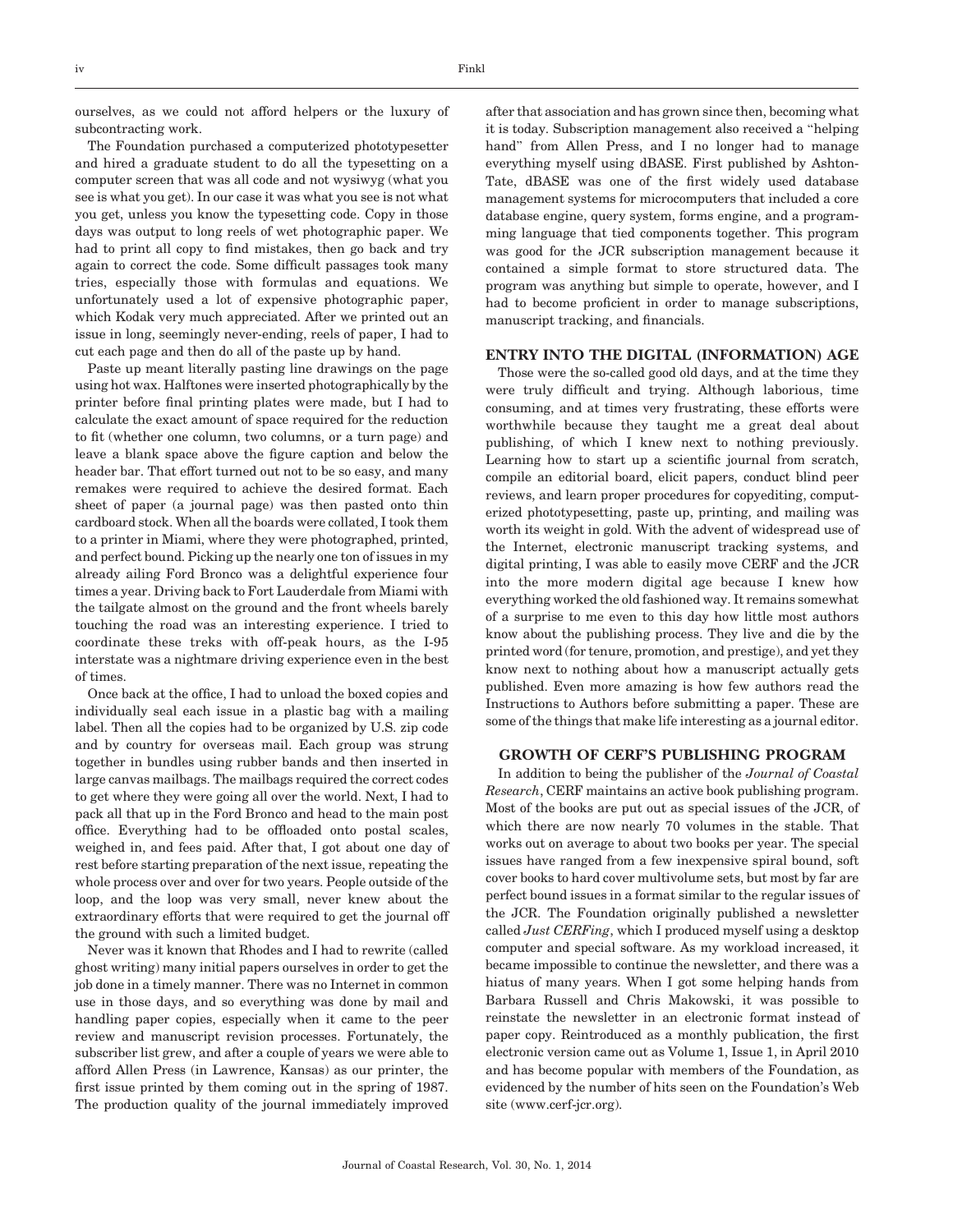## CERF'S WEB SITE

The Foundation's Web site (www.CERF-JCR.org) was developed by my son, Jon, and I am very pleased with the job. Jon Finkl and Chris Makowski maintain the Web site, which is constantly updated with new information and links. The Web site contains a lot of information, and everyone is encouraged to take a look around. In addition to timely information and news items, the Web site contains archived proceedings of the International Coastal Symposium (official meeting of the Foundation that is held more or less every other year in a different country in association with a local host, known colloquially as the ICS) and issues of Just CERFing. The Web site also has a list of Supporting Scientific Organizations, as well as individual CERF supporters (lifetime, patron, and contributing members).

#### CERF EDITORIAL OFFICE

The Foundation's Editorial Office is thus a busy place with everything that is going on: bimonthly publication of regular issues of the JCR, monthly publication of Just CERFing, irregular publication of special issues (some issues printed overseas), daily updates to the Web site, and ongoing manuscript tracking and peer review activities. CERF maintains an electronic photo gallery that can be accessed from the Web site. Contributions are always welcome, as good quality cover photos in landscape mode are always needed. Although not everything that goes on in the Foundation, this brief list gives the flavor or tenor of the wide range of activities that are required to keep things going.

# DEVELOPMENT AND GROWTH OF THE BOARD OF TRUSTEES

As the JCR grew over time, it became apparent that CERF needed more expertise than I could offer, and so I expanded the Board of Directors (Trustees) to include people with diverse backgrounds who could provide helpful insight into financial and legal matters in addition to the science and engineering that the journal dealt with. Today, the President and Executive Director of CERF is assisted by Senior Vice President and Assistant Director Chris Makowski, Vice President Syed Khalil, Secretary Heather Vollmer, and Executive Assistant Barbara Russell. Only the Senior Vice President and Executive Assistant receive a modest annual stipend. One of the Founding Officers is deceased (Rhodes Fairbridge) and sorely missed for his company, wit, and wisdom. In addition to the executive board, there are now about twenty trustees of CERF, all of whom serve on a volunteer basis. Most of the trustees are located in the United States, but some others reside in Australia, Northern Ireland, Wales, and the Netherlands, to make up a truly international advisory group. The present Board of Directors (Trustees) of our Virginia-based Foundation, includes the following professionals and their affiliations: J. Andrew Cooper (University of Ulster, Coleraine, Northern Ireland, U.K.), Robert Dean (University of Florida, Gainesville, Florida, U.S.A.), Charles W. Finkl (Florida Atlantic University, Boca Raton, Florida, and Coastal Education and Research Foundation [CERF], Asheville, North Carolina, U.S.A.), Gary Griggs (University of California, Santa Cruz, California, U.S.A.), James Houston (U.S. Army Corps of Engineers [USACE], Vicksburg, Mississippi, U.S.A.), Robert Huff (Robinson Farmer Cox Associates, Charlottesville, Virginia, U.S.A.), Joseph T. Kelley (University of Maine, Orono, Maine, U.S.A.), Vic Klemas (University of Delaware, Newark, Delaware, U.S.A.), Charles Lemckert (Griffith University, Brisbane, Queensland, Australia), Christopher Makowski (Florida Atlantic University, Boca Raton, Florida, and Coastal Education and Research Foundation [CERF], Coconut Creek, Florida, U.S.A.), Mike Phillips (Swansea Metropolitan University, Mount Pleasant, Wales, U.K.), Orrin H. Pilkey, Jr. (Duke University, Durham, North Carolina, U.S.A.), Norbert P. Psuty (Rutgers University, New Brunswick, New Jersey, U.S.A.), Elijah W. Ramsey III (U.S. Geological Survey, Lafayette, Louisiana, U.S.A.), Maurice L. Schwartz (Western Washington University, Bellingham, Washington, U.S.A.), Andrew D. Short (University of Sydney, Sydney, NSW, Australia), Daniel J. Stanley (Smithsonian Institution, Washington, D.C., U.S.A.), Marcel Stive (Delft University of Technology, Delft, the Netherlands), and Allan Williams (Swansea Metropolitan University, Mount Pleasant, Wales, U.K.).

#### YEARS OF SERVICE: DEDICATED TRUSTEES

Years of initial service as a Trustee of CERF are as follows, for members presently on the Board of Directors: J. Andrew Cooper (2011), Robert Dean (2011), Charles W. Finkl (1984), Gary Griggs (2011), James Houston (2011), Robert Huff (1988), Joseph T. Kelley (2011), Vic Klemas (2005), Christopher Makowski (2011), Mike Phillips (2011), Orrin H. Pilkey (2011), Norbert P. Psuty (2011), Elijah W. Ramsey III (2002), Maurice L. Schwartz (1984+), Andrew D. Short (1987), Daniel J. Stanley (1994), Marcel Stive (2011), and Allan Williams (2011). As can be seen from this list, the Board was significantly expanded in 2011 and has benefitted from additional expertise. Of significant note are long-term service records by Jeane-Claude Dionne (1994–2010) and Robert Dolan (1988–2010). Deceased Board members and their long terms of service are proudly noted for Per Bruun (1984–2007), Donald R. Coates (1985–1995), Rhodes W. Fairbridge (1984–2006), and Terry Healy (1994–2009). Trustees are critical to the smooth running of the Foundation and their unwavering support over the years is greatly appreciated.

### IN HINDSIGHT: DEVELOPING A CONCERTO OF COOPERATIVE ACTION

In sum, the first ten years are the uphill climb getting a journal off the ground and establishing a nonprofit foundation. I had a lot to learn and had to learn it relatively quickly in order to make a go of it. There were many moments early on when I wondered if CERF and the JCR would make it over the hump to success as the slippery slope to failure was ever present. It was only through sheer doggedness and stubbornness (stemming from a German–Irish background) that I persevered through some really difficult times and scary situations. But the hard work and dedication is water over the dam now as we look toward the future. Both CERF and the JCR are well established. I have good people in place to guide the Foundation and the journal. It is hard to believe, but it takes hundreds of people to make all this happen: 85 editors on the JCR Editorial Board (not including more than 250 outside reviewers that